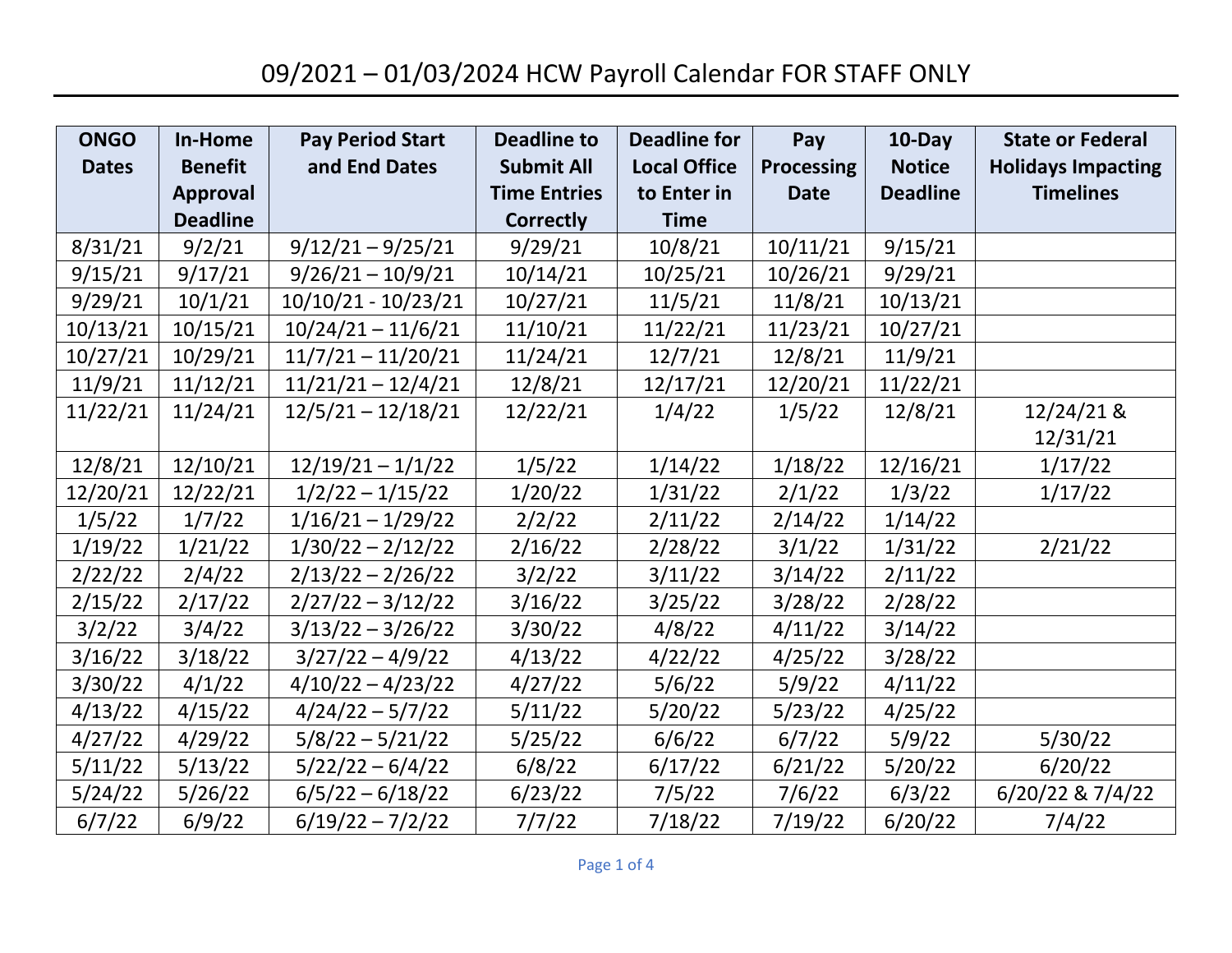| 6/22/22  | 6/24/22  | $7/3/22 - 7/16/22$    | 7/20/22  | 7/29/22  | 8/1/22   | 7/1/22   |                      |
|----------|----------|-----------------------|----------|----------|----------|----------|----------------------|
| 7/6/22   | 7/8/22   | $7/17/22 - 7/30/22$   | 8/3/22   | 8/12/22  | 8/15/22  | 7/18/22  |                      |
| 7/20/22  | 7/22/22  | $7/31/22 - 8/13/22$   | 8/17/22  | 8/26/22  | 8/29/22  | 8/1/22   |                      |
| 8/3/22   | 8/5/22   | $8/14/22 - 8/27/22$   | 8/31/22  | 9/12/22  | 9/13/22  | 8/15/22  | 9/5/22               |
| 8/17/22  | 8/19/22  | $8/28/22 - 9/10/22$   | 9/14/22  | 9/23/22  | 9/26/22  | 8/26/22  |                      |
| 8/30/22  | 9/1/22   | $9/11/22 - 9/24/22$   | 9/28/22  | 10/7/22  | 10/11/22 | 9/12/22  | 10/10/22             |
| 9/14/22  | 9/16/22  | $9/25/22 - 10/8/22$   | 10/13/22 | 10/24/22 | 10/25/22 | 9/26/22  |                      |
| 9/28/22  | 9/30/22  | $10/9/22 - 10/22/22$  | 10/26/22 | 11/4/22  | 11/7/22  | 10/7/22  |                      |
| 10/12/22 | 10/14/22 | $10/23/22 - 11/5/22$  | 11/9/22  | 11/21/22 | 11/22/22 | 10/24/22 | 11/11/22             |
| 10/26/22 | 10/28/22 | $11/6/22 - 11/19/22$  | 11/23/22 | 12/6/22  | 12/7/22  | 11/4/22  | 11/24/22 &           |
|          |          |                       |          |          |          |          | 11/25/22             |
| 11/8/22  | 11/10/22 | $11/20/22 - 12/3/22$  | 12/7/22  | 12/16/22 | 12/19/22 | 11/17/22 |                      |
| 11/21/22 | 11/23/22 | $12/4/22 - 12/17/22$  | 12/21/22 | 1/3/23   | 1/4/23   | 12/5/22  | 12/26/22 & 1/2/23    |
| 12/7/22  | 12/9/22  | $12/18/22 - 12/31/22$ | 1/5/23   | 1/17/23  | 1/18/23  | 12/16/22 | $1/2/23$ & $1/16/23$ |
| 12/20/22 | 12/22/22 | $1/1/23 - 1/14/23$    | 1/19/23  | 1/30/23  | 1/31/23  | 12/30/22 |                      |
| 1/4/23   | 1/6/23   | $1/15/23 - 1/28/23$   | 2/1/23   | 2/10/23  | 2/13/23  | 1/13/23  |                      |
| 1/18/23  | 1/20/23  | $1/29/23 - 2/11/23$   | 2/15/23  | 2/27/23  | 2/28/23  | 1/30/23  | 2/20/23              |
| 2/1/23   | 2/3/23   | $2/12/23 - 2/25/23$   | 3/1/23   | 3/10/23  | 3/13/23  | 2/10/23  |                      |
| 2/14/23  | 2/16/23  | $2/26/23 - 3/11/23$   | 3/15/23  | 3/24/23  | 3/27/23  | 2/27/23  |                      |
| 3/1/23   | 3/3/23   | $3/12/23 - 3/25/23$   | 3/29/23  | 4/7/23   | 4/10/23  | 3/13/23  |                      |
| 3/15/23  | 3/17/23  | $3/26/23 - 4/8/23$    | 4/12/23  | 4/21/23  | 4/24/23  | 3/27/23  |                      |
| 3/29/23  | 3/31/23  | $4/9/23 - 4/22/23$    | 4/26/23  | 5/5/23   | 5/8/23   | 4/10/23  |                      |
| 4/12/23  | 4/14/23  | $4/23/23 - 5/6/23$    | 5/10/23  | 5/19/23  | 5/22/23  | 4/24/23  |                      |
| 4/26/23  | 4/28/23  | $5/7/23 - 5/20/23$    | 5/24/23  | 6/5/23   | 6/6/23   | 5/8/23   | 5/29/23              |
| 5/10/23  | 5/12/23  | $5/21/23 - 6/3/23$    | 6/7/23   | 6/16/23  | 6/20/23  | 5/19/23  | 6/19/23              |
| 5/23/23  | 5/25/23  | $6/4/23 - 6/17/23$    | 6/22/23  | 7/3/23   | 7/5/23   | 6/2/23   | 6/19/23 & 7/4/23     |
| 6/6/23   | 6/8/23   | $6/18/23 - 7/1/23$    | 7/6/23   | 7/17/23  | 7/18/23  | 6/19/23  | 7/4/23               |
| 6/21/23  | 6/23/23  | $7/2/23 - 7/15/23$    | 7/19/23  | 7/28/23  | 7/31/23  | 6/30/23  |                      |
| 7/5/23   | 7/7/23   | $7/16/23 - 7/29/23$   | 8/2/23   | 8/11/23  | 8/14/23  | 7/17/23  |                      |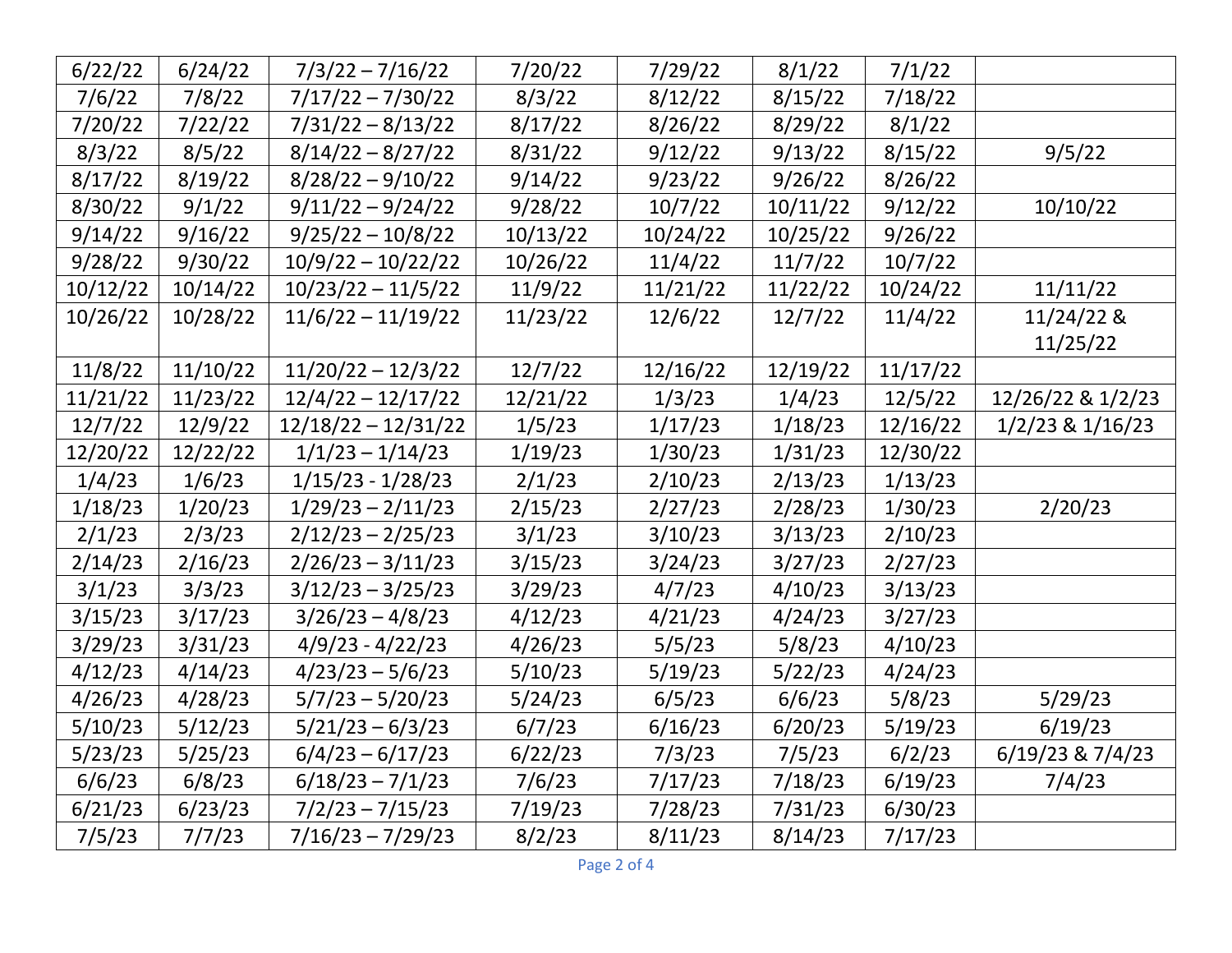| 7/19/23  | 7/21/23  | $7/30/23 - 8/12/23$  | 8/16/23  | 8/25/23  | 8/28/23  | 7/31/23  |                    |
|----------|----------|----------------------|----------|----------|----------|----------|--------------------|
| 8/2/23   | 8/4/23   | $8/13/23 - 8/26/23$  | 8/30/23  | 9/11/23  | 9/12/23  | 8/14/23  | 9/4/23             |
| 8/16/23  | 8/18/23  | $8/27/23 - 9/9/23$   | 9/13/23  | 9/22/23  | 9/25/23  | 8/25/23  |                    |
| 8/29/23  | 8/31/23  | $9/10/23 - 9/23/23$  | 9/27/23  | 10/6/23  | 10/10/23 | 9/11/23  | 10/9/23            |
| 9/13/23  | 9/15/23  | $9/24/23-10/7/23$    | 10/12/23 | 10/23/23 | 10/24/23 | 9/25/23  | 10/9/23            |
| 9/27/23  | 9/29/23  | $10/8/23 - 10/21/23$ | 10/25/23 | 11/3/23  | 11/6/23  | 10/6/23  |                    |
| 10/11/23 | 10/13/23 | $10/22/23 - 11/4/23$ | 11/8/23  | 11/20/23 | 11/21/23 | 10/23/23 | 11/10/23           |
| 10/25/23 | 10/27/23 | $11/5/23 - 11/18/23$ | 11/22/23 | 12/5/23  | 12/6/23  | 11/3/23  | 11/23/23 & 11/24/2 |
| 11/7/23  | 11/9/23  | $11/19/23 - 12/2/23$ | 12/6/23  | 12/15/23 | 12/18/23 | 11/16/23 |                    |
| 11/20/23 | 11/22/23 | $12/3/23 - 12/16/23$ | 12/20/23 | 1/2/24   | 1/3/24   | 12/4/23  | 12/25/23 & 1/1/24  |

- ➢ **ONGO Dates:** The deadline the ONGO screen must have the authorization dates updated for the pay period (8 business days before the start of the pay period).
- ➢ **In-Home Benefit Approval Deadline:** The deadline the Benefit needs to be approved for vouchers to be mailed on time for pay periods that cross months (6 business days before the start of the new pay period).
- ➢ **Deadline to Submit All Time Entries Correctly:** The deadline that time entries must be submitted in PTC DCI to be paid on time for that pay period. HCWs have 3 business days from the end of the pay period to submit correctly completed time entries (3 business days after the end of the pay period). **Correctly completed time entries that are not submitted on time may not be paid on the pay processing date.**
- ➢ **Deadline for Local Office to Enter in Time:** The deadline for local offices to enter all correctly completed time entries that were submitted on time. Entries must be entered no later than 7:00 p.m. into the system. The deadline is calculated by counting 7 business days after the time entries deadline (7 business days after the deadline to submit all time entries correctly).
- ➢ **Pay Processing Date:** The date that checks are mailed, and direct deposits are transferred to the HCW's financial institution (the next business day after the deadline for local office to enter in time / 8 business days after the deadline to submit all time entries correctly).
	- o Checks may be received 1-3 business days after the check date, depending on mail service. Direct deposits will be available approximately 3 business days after the pay process date.